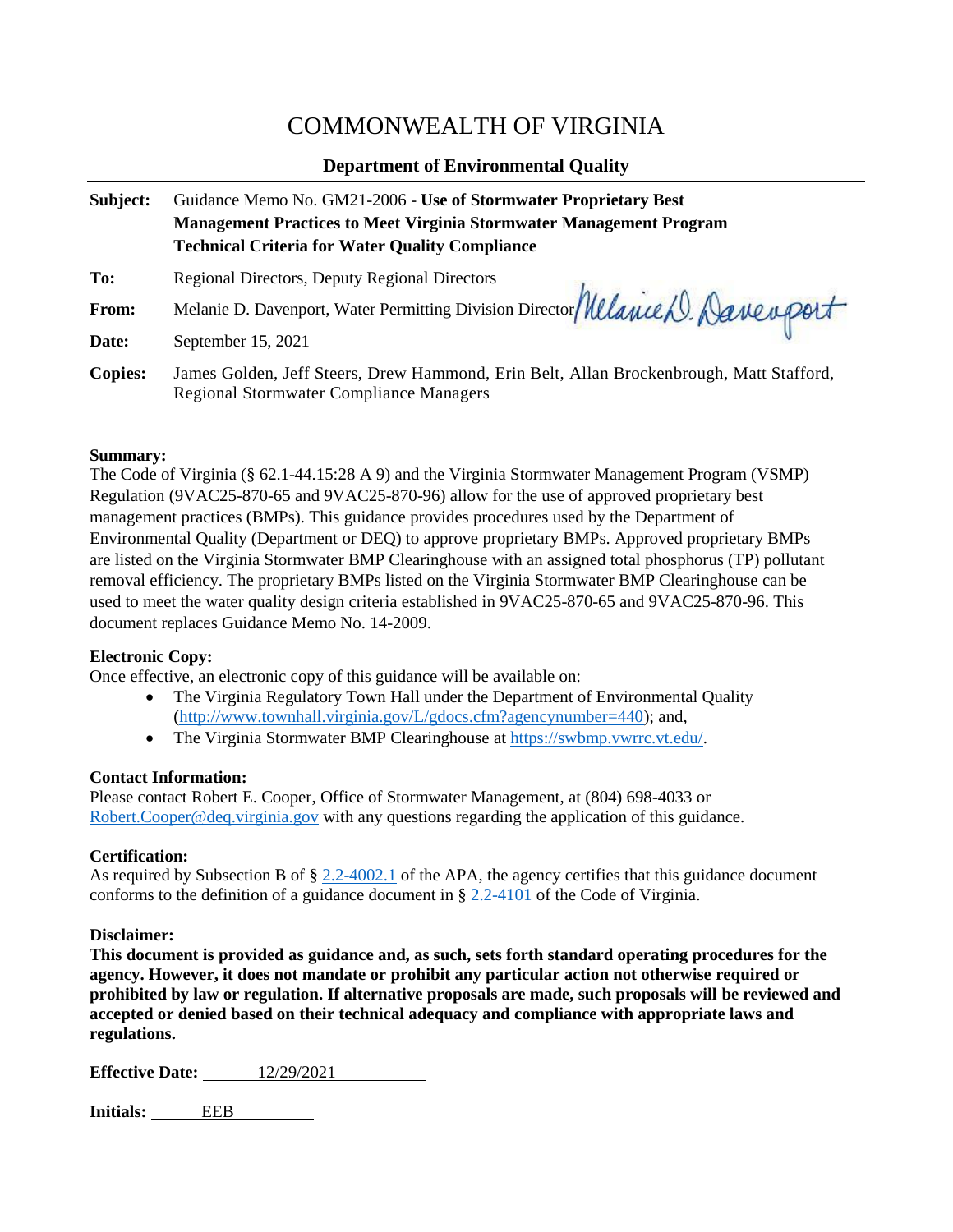## **USE OF STORMWATER PROPRIETARY BEST MANAGEMENT PRACTICES TO MEET VIRGINIA STORMWATER MANAGEMENT PROGRAM TECHNICAL CRITERIA FOR WATER QUALITY COMPLIANCE**

## **Definitions:**

"*Best management practice*" or "*BMP*" means schedules of activities, prohibitions of practices, maintenance procedures, and other management practices, including both structural and nonstructural practices, to prevent or reduce the pollution of surface waters and groundwater systems. This includes:

- 1. "*Nonproprietary best management practice*" means both structural and nonstructural practices to prevent or reduce the pollution of surface waters and groundwater systems that are in the public domain and are not protected by trademark or patent or copyright.
- 2. "*Proprietary best management practice*" means both structural and nonstructural practices to prevent or reduce the pollution of surface waters and groundwater systems that are privately owned and controlled and may be protected by trademark or patent or copyright.

### **Statutory and Regulatory Requirements for the Use of Proprietary BMPs:**

The Code of Virginia (§ 62.1-44.15:28 A 9) permits the use of proprietary BMPs when another state, regional, or national certification program has verified and certified the BMP's nutrient or sediment removal effectiveness.

All regulated land-disturbing activities must meet the water quality design criteria of the VSMP Regulation (9VAC25-870).

- Part II B: 9VAC25-870-65 D grants approval of proprietary BMPs listed on the Virginia Stormwater BMP Clearinghouse for use in accordance with the Virginia Runoff Reduction Method. Additionally, a VSMP authority may establish limitations on the use of specific BMPs in accordance with § 62.1- 44.15:33 of the Code of Virginia.
- Part II C: 9VAC25-870-96 C allows the use of proprietary BMPs listed in the 1999 Virginia Stormwater Management Handbook and listed on the Virginia Stormwater BMP Clearinghouse.

#### **Approval of Proprietary BMPs for Listing on the Virginia Stormwater BMP Clearinghouse:**

This guidance describes the procedures used by the Department to approve proprietary BMPs for listing on the Virginia Stormwater BMP Clearinghouse, including the method used to assign a total phosphorus (TP) pollutant removal efficiency for approved proprietary BMPs.

In accordance with 9VAC25-870-65 D 1, all manufacturers of proprietary BMPs listed on the Virginia Stormwater BMP Clearinghouse before July 1, 2020 must submit documentation to the Department on or before December 31, 2021 that shows current certification of TP or total suspended solids (TSS) removal effectiveness. The acceptable certifications include a general use level designation (GULD) by Washington State's Technology Assessment Protocol – Ecology (TAPE) program or certification from the New Jersey Department of Environmental Protection (NJDEP).

9VAC25-870-65 D 1 states, in part, "Any proprietary BMP that fails to provide the department with the documentation required by December 31, 2021, shall not be approved for use in any stormwater management plan submitted on or after January 1, 2022, until such proprietary BMP provides the department with such required documentation…" Proprietary BMPs without the required documentation will be moved from the